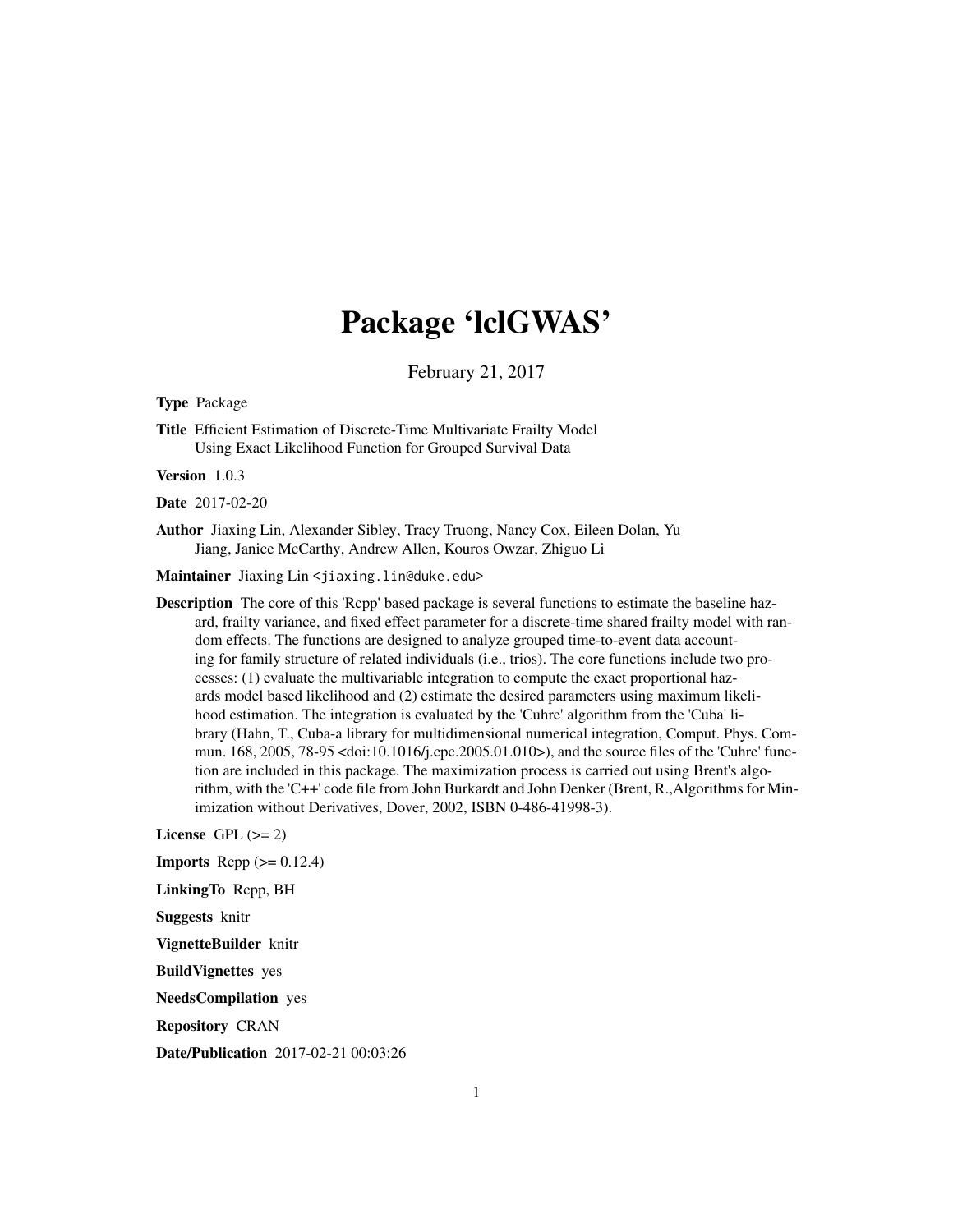# <span id="page-1-0"></span>R topics documented:

# **Index** [6](#page-5-0) **6**

lclGWAS-package *Efficient Estimation of Multivariate Frailty Model Using Exact Likelihood Function for Grouped Survival Data*

# Description

The core of this Rcpp based package is several functions to estimate the baseline hazard, frailty variance, and fixed effect parameter for a discrete-time shared frailty model with random effects. The functions are designed to analyze grouped time-to-event data accounting for family structure of related individuals (i.e., trios). The core functions include two processes: (1) evaluate the multivariable integration to compute the exact proportional hazards model based likelihood and (2) estimate the desired parameters using maximum likelihood estimation. The integration is evaluated by the Cuhre algorithm from the Cuba library (Hahn, T., Cuba-a library for multidimensional numerical integration, Comput. Phys. Commun. 168, 2005, 78-95), and the source files of the Cuhre function are included in this package. The maximization process is carried out using Brent's algorithm, with the C++ code file from John Burkardt and John Denker (Brent, R.,Algorithms for Minimization without Derivatives, Dover, 2002). License: GPL (>= 2)

# Details

| Package: | lclGWAS    |
|----------|------------|
| Type:    | Package    |
| Version: | 1.0.2      |
| Date:    | 2017-02-20 |
| License: | $GPI - 3$  |

Please refer to the individual function documentation or the included vignette for more information. The package vignette serves as a tutorial for using this package.

# Author(s)

Jiaxing Lin, Alexander Sibley, Tracy Truong, Nancy Cox, Eileen Dolan, Yu Jiang, Janice McCarthy, Andrew Allen, Kouros Owzar, Zhiguo Li Maintainer: Jiaxing Lin <jiaxing.lin@duke.edu>

#### References

Ripatti, S. and Palmgren, J., Estimation of Multivariate Frailty Models Using Penalized Partial Likelihood. Biometrics, 56, 2000, 1016-1022.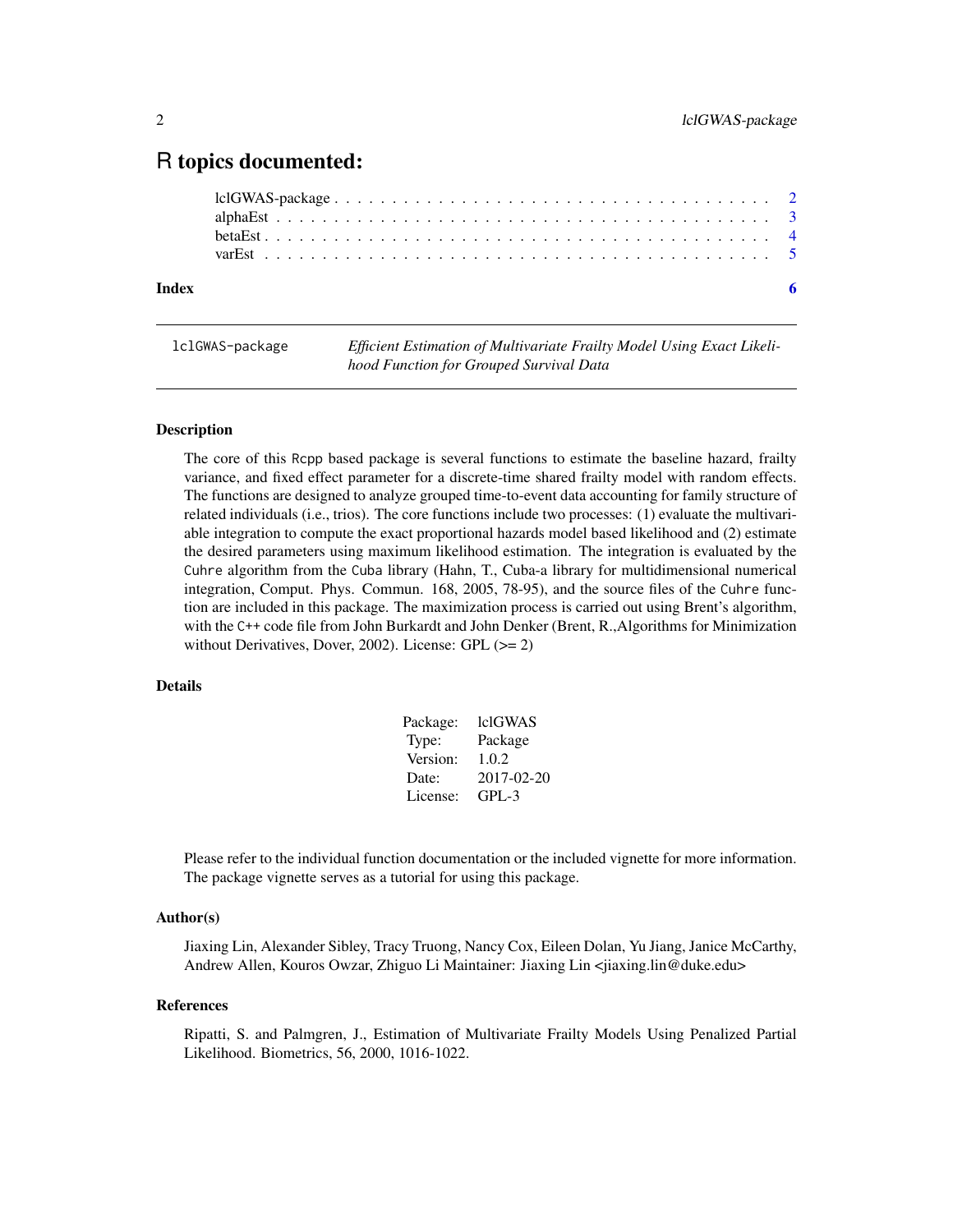### <span id="page-2-0"></span>alphaEst 3

Hahn, T., Cuba-a library for multidimensional numerical integration, Computer Physics Communications, 168, 2005, 78-95. Brent, R., Algorithms for Minimization without Derivatives, Dover, 2002.

# See Also

[Rcpp](#page-0-0)

| alphaEst | Estimate the Interval Baseline Survival Rates for Discrete-Time Mul- |
|----------|----------------------------------------------------------------------|
|          | tivariate Frailty Model for Grouped Survival Data                    |

# Description

A method to estimate the baseline survival rate for each time interval for a multivariate frailty model. The estimation is conduced under the null hypothesis, i.e., that there is no fixed effect.

# Usage

alphaEst(dtime, delta)

# Arguments

| dtime | Vector of observed discrete survival times for each sample.               |
|-------|---------------------------------------------------------------------------|
| delta | Event indicator vector: 1 indicates observed event, 0 indicates censored. |

# Value

A list with one object:

alphaEst Vector of estimates of the baseline survival rates.

# Examples

```
# Generate dummy data
dtime <- c(1, 3, 3, 2, 1, 1, 2, 3, 1)
delta <- c(1, 0, 1, 1, 1, 0, 1, 0, 1)
res <- alphaEst(dtime, delta)
res
```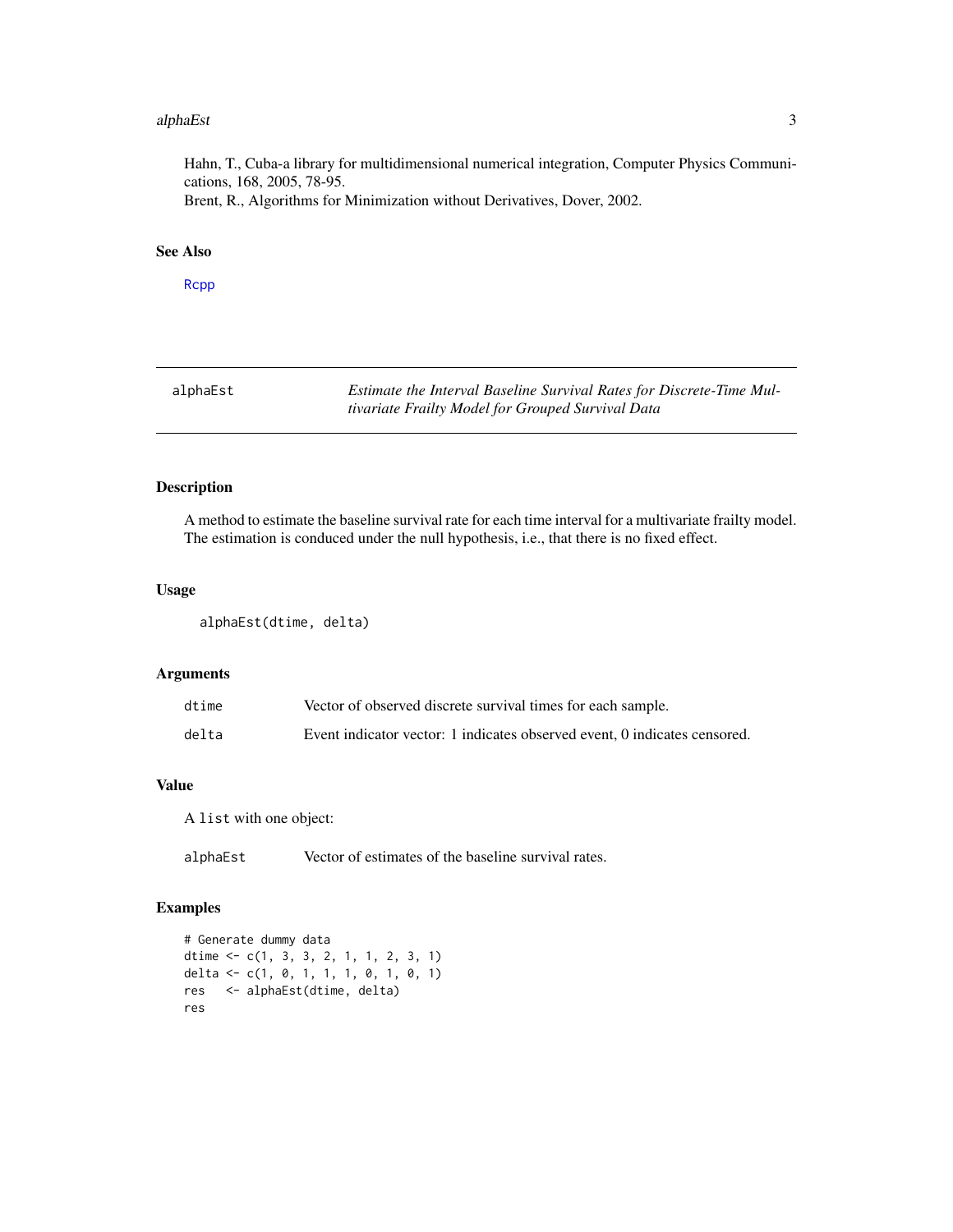<span id="page-3-0"></span>4 betaEst

betaEst *Estimate the Fixed Effect Parameter for Discrete-Time Multivariate Frailty Model for Grouped Survival Data*

# Description

A method to estimate the fixed effect parameter for a multivariate frailty model accounting for family structure of related individuals (i.e., trios). The input data is assumed to be organized such that records for each family occur consecutively, and that records for offspring precede those for parents. The variance matrix for the random effects is assumed to be of the form var\*K, where K is a matrix of kinship coefficients between family members. The following groupings are permitted: (Individual), (Offspring, Offspring), (Offspring, Parent), (Offspring, Parent, Parent), and (Offspring, Offspring, Parent, Parent). Other family structures have not been implemented.

# Usage

betaEst(fam\_group, alpha, dtime, delta, g, var, lower, upper)

# Arguments

| fam_group | Vector of family indicators for each sample.                                       |
|-----------|------------------------------------------------------------------------------------|
| alpha     | Vector of baseline survival rates for each time interval.                          |
| dtime     | Vector of observed discrete survival times for each sample.                        |
| delta     | Event indicator vector: 1 indicates observed event, 0 indicates censored.          |
| g         | Vector of numeric genotypes for each sample.                                       |
| var       | Scalar for frailty variance.                                                       |
| lower     | Scalar for the lower bound of the fixed effect parameter estimation search region. |
| upper     | Scalar for the upper bound of the fixed effect parameter estimation search region. |

# Value

A list with one object:

betaEst Scalar estimate of the fixed effect parameter.

#### Examples

```
# Generate dummy data
fam\_group \leftarrow rep(1:3, each=3)alpha <- c(0.7500000, 0.6666667, 0.5000000, 0.0000000)
dtime <- c(1, 3, 3, 2, 1, 1, 2, 3, 1)
delta <- c(1, 0, 1, 1, 1, 0, 1, 0, 1)
g \leq -c(0, 1, 1, 1, 2, 2, 0, 0, 0)var <- 0.2
res <- betaEst(fam_group, alpha, dtime, delta, g, var, lower = 0, upper = 2)
res
```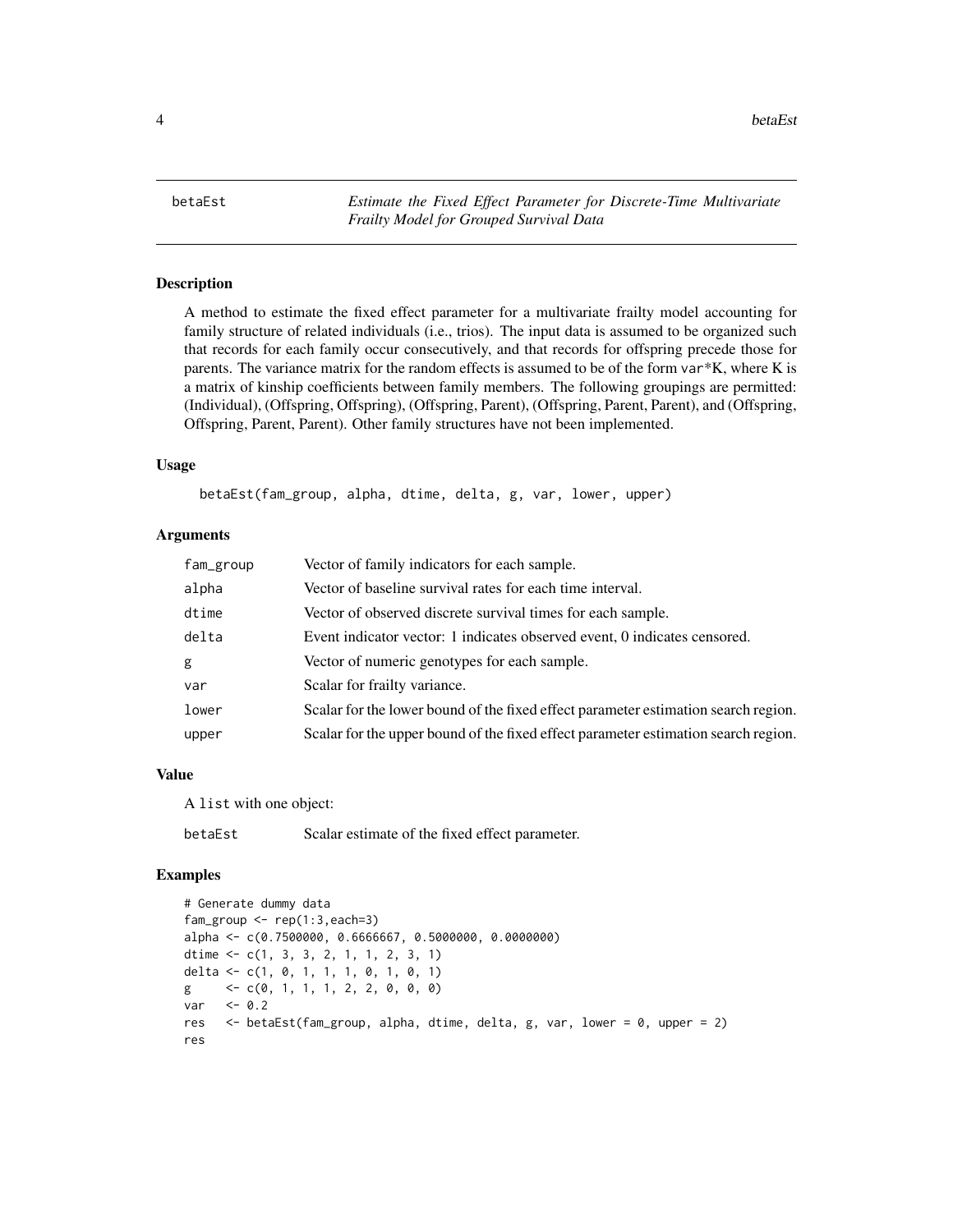<span id="page-4-0"></span>varEst *Estimate the Frailty Variance for Discrete-Time Multivariate Frailty Model for Grouped Survival Data*

# Description

A method to estimate the frailty variance for a multivariate frailty model accounting for family structure of related individuals (i.e., trios). The input data is assumed to be organized such that records for each family occur consecutively, and that records for offspring precede those for parents. The variance matrix for the random effects is assumed to be of the form  $var*K$ , where K is a matrix of kinship coefficients between family members. The following groupings are permitted: (Individual), (Offspring, Offspring), (Offspring, Parent), (Offspring, Parent, Parent), and (Offspring, Offspring, Parent, Parent). Other family structures have not been implemented.

# Usage

varEst(fam\_group, alpha, dtime, delta, g, beta, lower, upper)

# Arguments

| fam_group | Vector of family indicators for each sample.                              |
|-----------|---------------------------------------------------------------------------|
| alpha     | Vector of baseline survival rates for each time interval.                 |
| dtime     | Vector of observed discrete survival times for each sample.               |
| delta     | Event indicator vector: 1 indicates observed event, 0 indicates censored. |
| g         | Vector of numeric genotypes for each sample.                              |
| beta      | Scalar for the fixed effect size.                                         |
| lower     | Scalar for the lower bound of the variance estimation search region.      |
| upper     | Scalar for the upper bound of the variance estimation search region.      |

# Value

A list with one object:

varEst Scalar estimate of the frailty variance.

# Examples

```
# Generate dummy data
fam\_group \leftarrow rep(1:3, each=3)alpha <- c(0.7500000, 0.6666667, 0.5000000, 0.0000000)
dtime <- c(1, 3, 3, 2, 1, 1, 2, 3, 1)
delta <- c(1, 0, 1, 1, 1, 0, 1, 0, 1)
g \leq -c(0, 1, 1, 1, 2, 2, 0, 0, 0)beta <-1res <- varEst(fam_group, alpha, dtime, delta, g, beta, lower = 0, upper = 2)
res
```